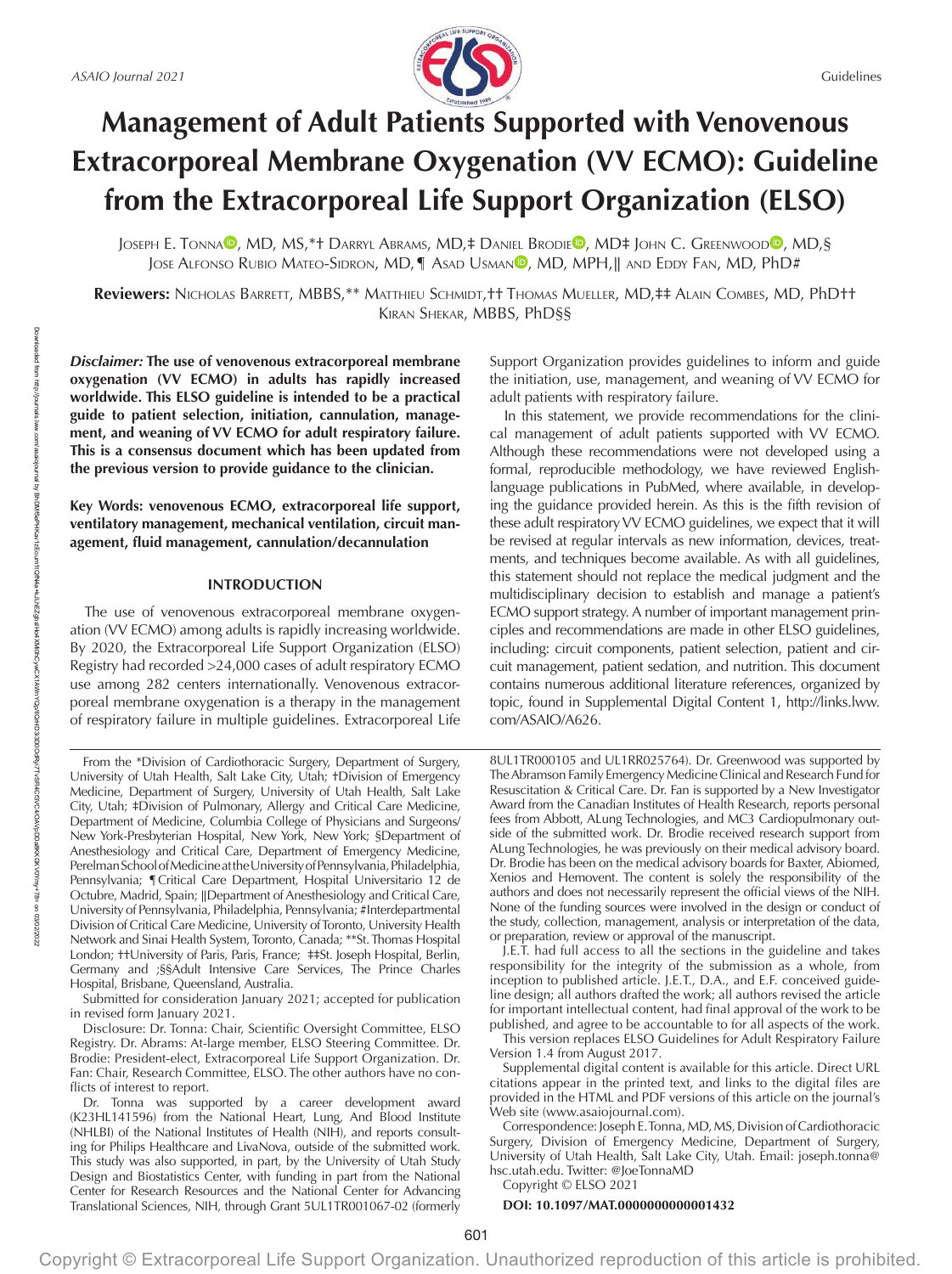## **PATIENT SELECTION**

When assessing adults with acute severe respiratory failure for ECMO, it is important to establish that the cause of respiratory failure is potentially reversible, refractory to conventional treatments, and without formal contraindications for the initiation of this support. In the case of irreversible disease (*e.g.*, end-stage pulmonary disease), the patients may be suitable candidates for ECMO, if it is as a bridge to lung transplant.

## **INDICATIONS AND CONTRAINDICATIONS**

Venovenous extracorporeal membrane oxygenation should be considered in patients with severe, acute, reversible respiratory failure that are refractory to optimal medical management. The physiologic rationale for use of VV ECMO includes: 1) increasing systemic oxygenation and  $CO_2$  removal (ventilation) and 2) avoiding the need for injurious mechanical ventilation. In response to the most recent data and ECMO trials, at minimum, we now recommend patients with severe acute respiratory distress syndrome (ARDS) and refractory hypoxemia (PaO $_2$ /FiO $_2$  < 80 mm of mercury [mm Hg]), or severe hypercapnic respiratory failure (pH < 7.25 with a PaCO<sub>2</sub>  $\geq$  60 mm Hg), should be considered for ECMO after optimal conventional management (including, in the absence of contraindications, a trial of prone positioning); a more complete list of indications is found in **Table 1**. As it is also known that increasing duration of mechanical ventilation before extracorporeal life support (ECMO) is associated with worsening mortality after ECMO, optimal medical management should be rapidly and maximally implemented, not delaying ECMO when indicated.

Currently, the only absolute contraindication for the start of ECMO is anticipated nonrecovery without a plan for viable decannulation (**Table 1**). This situation could be due to the disease process itself or to multiorgan failure, within the context of no options for organ transplantation. Sometimes it is unknown whether the patient is a transplant candidate at the point when a decision to initiate ECMO needs to be made; in these situations, ECMO can be initiated under the indication of "bridge to decision." Importantly, we advise that this *only* occur in the context of an ongoing multidisciplinary discussion regarding "ECMO decannulation" options, and with a clear discussion regarding the duration of ECMO support being offered.

#### *Transfer for Extracorporeal Membrane Oxygenation*

At centers not capable of initiating ECMO, intentional planning for early transfer should occur in patients in whom the provider feels ECMO may be of benefit. In this assessment, the RESP and Murray Scores are useful. The RESP score provides predicted survival once on ECMO. The Murray Score provides estimated mortality without. If ECMO is to be a consideration, and transfer would be necessary, it should be done early.

### **MODE OF SUPPORT**

#### *Indications/Rationale*

**Oxygen Delivery.** It is fundamental to understand that ECMO provides a variable quantity of oxygen delivery to the body. This quantity of oxygen is equal to the product of ECMO circuit flow (in liters per minute [LPM]) and outlet minus inlet oxygen content of the blood (CaO<sub>2</sub> = [hemoglobin (in g/L)]  $\times$  $1.39 \times$   $[SaO<sub>2</sub>] + (0.0034 \times$   $[PaO<sub>2</sub>$  (in mm Hg)]). After cannulation for ECMO, this quantity of oxygen is added to total body circulation as oxygen supplied from the circuit. The amount required for total support at rest is 120 ml/m<sup>2</sup>/minute.

Systemic oxygen delivery is the arterial O2 content times flow. The normal systemic oxygen delivery is  $600 \,\mathrm{mJ/m^2/s}$ minute. Systemic oxygen delivery as low as 300 ml/m<sup>2</sup>/minute is sufficient to maintain metabolism at rest. In VV ECMO, the circuit should be designed to provide at least 240 ml/m<sup>2</sup>/

# Table 1. Indications/Contraindications for Adult VV ECMO

Common indications for venovenous extracorporeal membrane oxygenation One or more of the following:

- 1) Hypoxemic respiratory failure (PaO<sub>2</sub>/FiO<sub>2</sub> < 80mm Hg)\*, after optimal medical management, including, in the absence of contraindications, a trial of prone positioning.
- 2) Hypercapnic respiratory failure (pH < 7.25), despite optimal conventional mechanical ventilation (respiratory rate 35 bpm and plateau pressure  $[P_{\text{plat}}] \leq 30$  cm  $H_2O$ ).
- 3) Ventilatory support as a bridge to lung transplantation or primary graft dysfunction following lung transplant. Specific clinical conditions:
	- Acute respiratory distress syndrome (*e.g.*, viral/bacterial pneumonia and aspiration)
	- Acute eosinophilic pneumonia
	- Diffuse alveolar hemorrhage or pulmonary hemorrhage
	- Severe asthma
	- Thoracic trauma (*e.g.*, traumatic lung injury and severe pulmonary contusion)
	- Severe inhalational injury
	- Large bronchopleural fistula

• Peri-lung transplant (*e.g.*, primary lung graft dysfunction and bridge to transplant)

Relative contraindications for venovenous extracorporeal membrane oxygenation

- Central nervous system hemorrhage
- Significant central nervous system injury
- Irreversible and incapacitating central nervous system pathology
- Systemic bleeding
- Contraindications to anticoagulation
- Immunosuppression
- Older age (increasing risk of death with increasing age, but no threshold is established)
- Mechanical ventilation for more than 7 days with  $P_{\text{plat}} > 30 \text{ cm H}_{2}O$  and  $F_{1}O_{2} > 90\%$

\*Clinical trials have utilized several cutoff points for the indication of the start of VV ECMO: PaO<sub>2</sub>/FiO<sub>2</sub> < 80mm Hg [EOLIA Trial<sup>1]</sup>, Murray Score >3 [CESAR Trial<sup>2]</sup>, without strong data indicating the superiority of any one.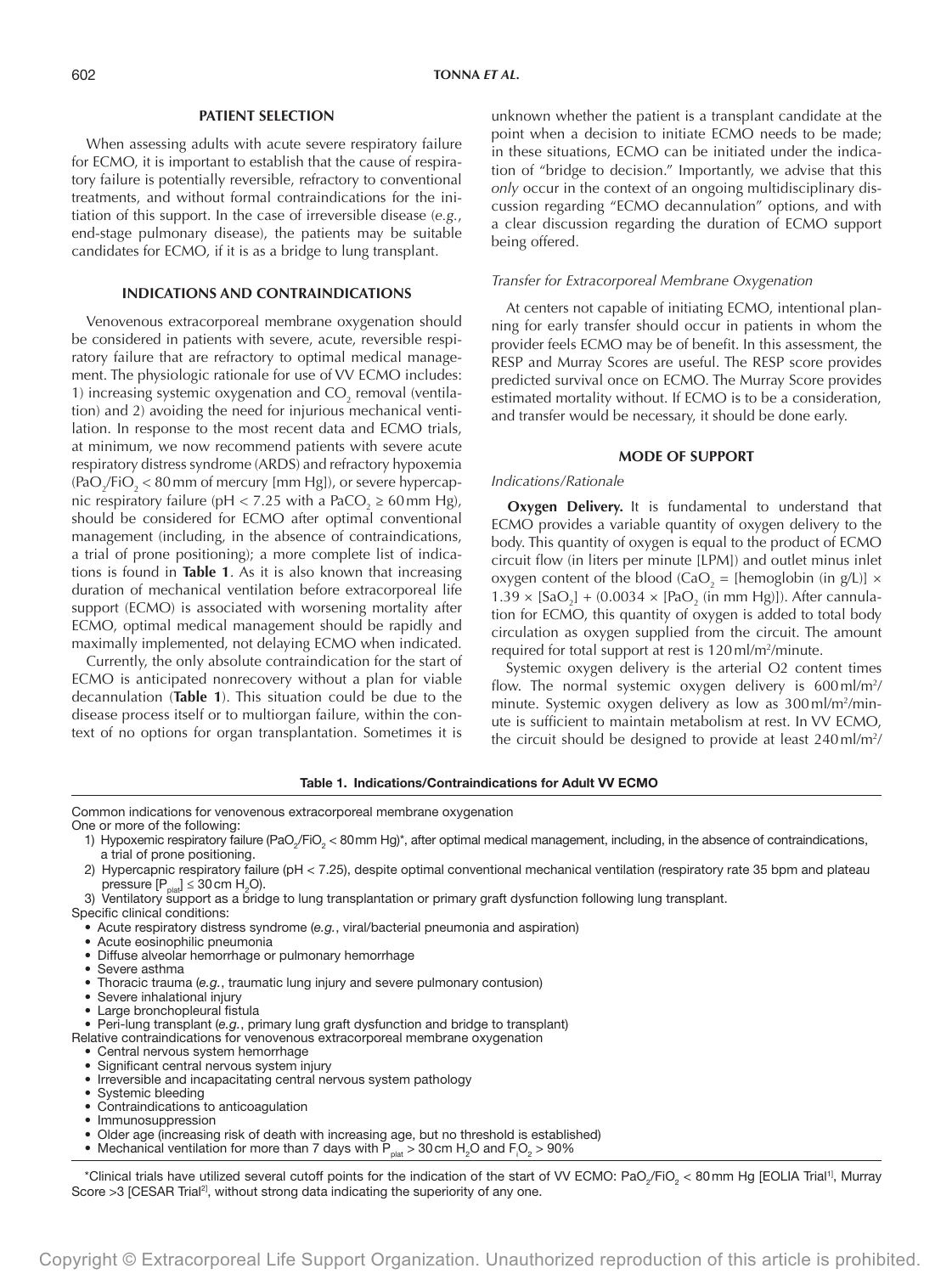minute of oxygen supply and 300ml/m2 /minute of systemic oxygen delivery. Based on these equations, blood flow rates and hemoglobin should be managed to achieve these oxygen delivery goals. As an example, an 80kg adult with a hemoglobin level of 12g/dl would require an ECMO flow of about 4L/ minute to reach those goals. The ECMO flow is adjusted down when the native lung is recovering, and increased when the metabolic rate increases in the absence of native lung function.

In VV ECMO, only a portion of the venous return is directed to the circuit, oxygenated to a saturation of 100% and returned to the right atrium. The remainder of the venous return, with a typical saturation of 60–80%, continues through the RV without further oxygenation. These flows mix in the right atrium and ventricle and proceed through the lungs into the systemic circulation. The resultant saturation of the patient's arterial blood is the result of mixing these flows and oxygen contents.<sup>3</sup> Given this setting, the arterial saturation will always be less than 100%, and is typically 80–90%. This physiologic principle becomes relevant during VV ECMO because the ECMO flow must be adjusted relative to the total venous return (the cardiac output) to achieve the desired arterial content and, therefore, the systemic oxygen delivery. In clinical practice, an ECMO flow that is less than 60% of total CO is frequently associated with a SaO<sub>2</sub> <90% in the context of ARDS.<sup>4</sup> A comprehensive discussion of oxygenation is presented in Chapter 4 ("The Physiology of Extracorporeal Life Support") in the fifth Edition of the *ELSO Red Book*.

**Recirculation.** Recirculation refers to post oxygenator blood returning to the prepump drainage cannula. Recirculation decreases the amount of oxygenated blood being delivered to the patient and is more common with single lumen dual cannulation in the femoral and IJ positions. It is identified by increased venous saturation or brightening of the color of the drainage cannula blood, indicating oxygenation. Recirculation should be treated if this is noticed and should be ruled out in cases of insufficient systemic oxygen delivery. Recirculation should also be suspected with a paradoxical decrease in systemic saturation with increasing VV ECMO flow. In this case, although the total flow may have increased, the recirculation fraction has also increased, leading to a net decrease the amount of oxygenated blood returning to the body from the ECMO circuit.

**Hypoxemia.** Hypoxemia on ECMO can have many causes. Increased metabolic demand will increase oxygen utilization and decrease systemic saturation. Common causes of elevated oxygen utilization  $(WO_2)$ , including sepsis, fever, agitation, movement, and shivering should be considered. Hypoxemia can also be caused by recirculation (see *Recirculation*). After all other causes of hypoxemia and their therapies have been tried, mild hypothermia can be employed to decrease oxygen utilization; finally, beta-blockade has been used to decrease the amount of blood flow bypassing the ECMO circuit through the native circulation, but also decreases oxygen delivery with the overall effect being difficult to predict for an individual patient (see *Fluid Management*).5

Incorporating recirculation, the body's saturation (which results from the ratio of ECMO flow to total body cardiac output) is calculated as ([total ECMO flow] – [recirculation flow])/ CO. The ratio of ECMO flow to patient cardiac output will impact the overall systemic saturation. Other relevant factors in the estimation of adequate oxygenation are the ratio of oxygen delivery to oxygen utilization (DO<sub>2</sub>/VO<sub>2</sub>). As the oxygen delivered by VV ECMO is directly proportional to circuit flow returning to the body, in cases of inadequate tissue oxygen delivery, VV ECMO flows can be increased in an attempt to achieve a normal  $DO_{2}/VO_{2}$  ratio of 5:1, but certainly above the critical threshold of supply dependence which occurs near a ratio of 2:1.

**CO2 Removal.** Gas exchange *via* the oxygenator accomplishes  $\mathrm{CO}_2$  removal from the blood and is controlled by the "sweep gas" inflow rate to the oxygenator, for a given oxygenator membrane size;  $CO_2$  removal increases with increasing sweep gas flow. Sweep gas typically ranges from 1 to 9+ LPM, and for VV is typically 100%  $O_2$ . Sweep gas very effectively lowers  $P_{a}CO_{2}$ . Upon initiation of ECMO, it is reasonable to start sweep at 2 LPM, and blood flow at 2 LPM, and titrate frequently to ensure a controlled slow modulation of  $\mathsf{P}_{_{\text{a}}} \mathsf{CO}_{_{\text{2}}}$ and pH. A rapid decrease in CO $_2$  is associated with neurologic injury.

#### *Cannulation*

**General Principles.** Venovenous extracorporeal membrane oxygenation flows are typically limited by cannula size to 5–6 LPM. In patients with concomitant high cardiac output, ECMO drainage will not be able to keep up with the native cardiac output. As flow limitation is often because of insufficient uptake of venous blood into the ECMO circuit, this may improve with the use of multistage (multihole) drainage cannula or with placement of additional venous drainage cannula.6

**Basic Configuration.** Cannulation for VV ECMO involves removal of blood from the venous system of the patient (termed a *drainage cannula*), passing that blood through a centrifugal pump then through a membrane oxygenator for gas exchange, followed by return of the blood to the venous system (termed a *return cannula*). This *in series* cannulation strategy (as opposed to the *in parallel* strategy of VA ECMO) underlies some fundamental characteristics of VV ECMO compared with VA ECMO that should be understood. For VV ECMO:

- 1) Gas flow to the oxygenator can be completely turned off without creating a venous to arterial shunt in the patient.
- 2) Increasing circuit flow will *not* improve patient blood pressure.
- 3) Increasing circuit flow will increase the ratio of [blood entering the circuit: total cardiac output], and therefore total oxygen content in the patient, assuming no recirculation.

Although uncommon, VV ECMO can additionally be accomplished through hybrid configurations, such as VVA, which are discussed elsewhere.

**Cannula Size.** To select the correct cannula size, first priority should be given to titrating to estimated patient cardiac output needs. For example, in a 180cm tall male, a 25F drainage cannula will often be sufficient, although in cases of severe respiratory failure, a larger (~29F) cannula will provide better flow and therefore oxygenation. Within a given cannula, increasing pump speed results in increasing flow, although at higher pressure. Assuming adequate filling, larger cannulas have greater flow at lower pump speed. An appropriately sized cannula will allow sufficient ECMO flow at a below-maximum speed for the given pump. The venous drainage cannula (or bicaval dual lumen cannula) should be maximized according to the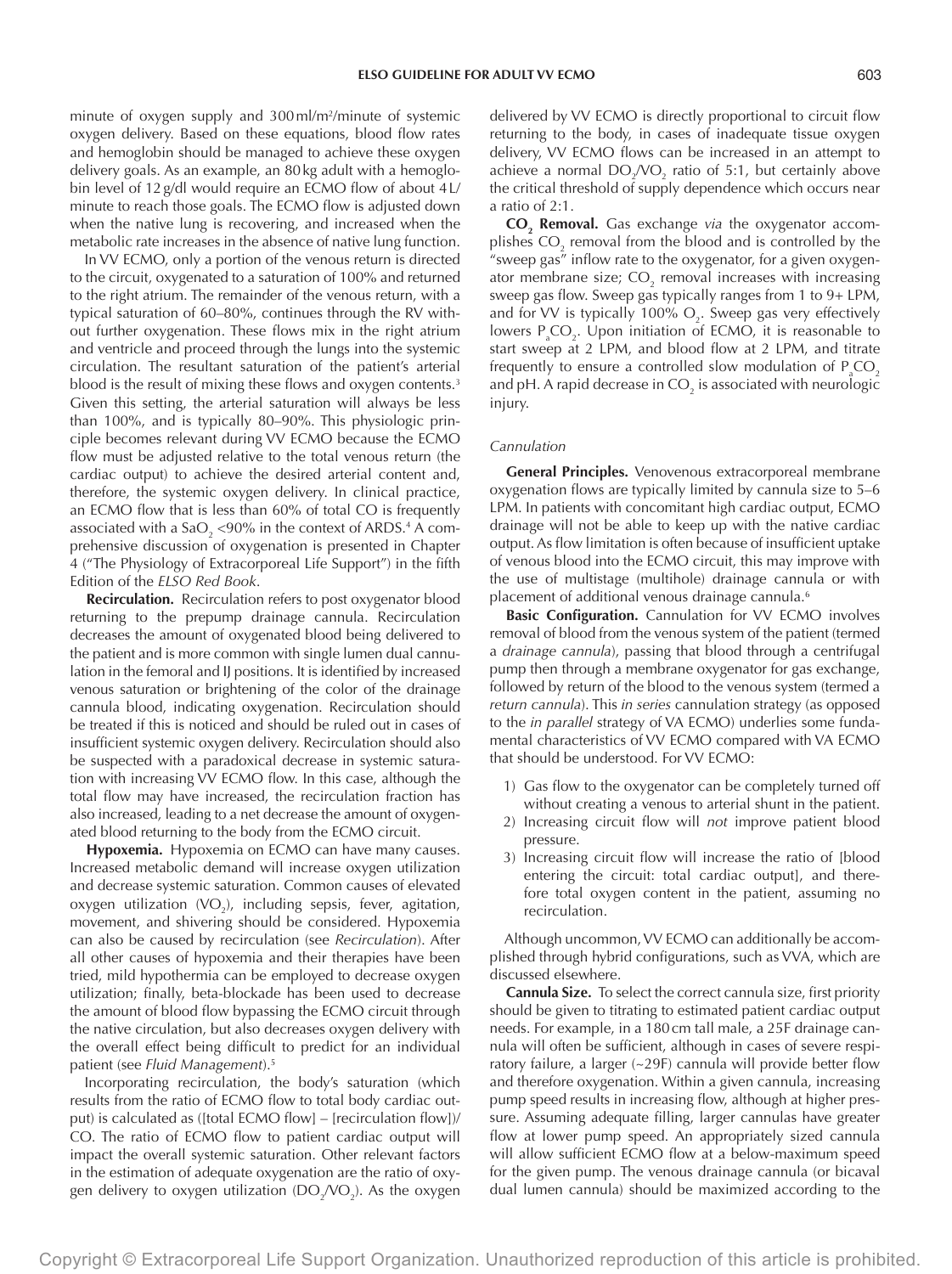| Type                                 | <b>Return Location</b>                                     | Drainage Location(s)                                                                                                  | Advantages                                        | <b>Disadvantages</b>                                                                                                                                                                                                          |
|--------------------------------------|------------------------------------------------------------|-----------------------------------------------------------------------------------------------------------------------|---------------------------------------------------|-------------------------------------------------------------------------------------------------------------------------------------------------------------------------------------------------------------------------------|
| Single-lumen dual<br>cannula         | Right atrium via<br>internal jugular vein                  | Inferior vena cava via<br>femoral vein                                                                                |                                                   | Limited patient mobility                                                                                                                                                                                                      |
| Bicaval dual-lumen<br>single cannula | Tricuspid valve via the<br>right internal jugular<br>vein. | superior vena cava;<br>cannula extends across<br>the right atrium and<br>drains from within the<br>inferior vena cava | Potentially<br>facilitates<br>patient<br>mobility | Insertion more difficult, cannula movement,<br>cerebral venous congestion, air embolism<br>upon removal, possibly higher ICH with<br>larger diameter catheters, <sup>7</sup> may be more<br>difficult to achieve higher flows |
| Bifemoral venous<br>cannulation      | Right atrium via<br>femoral vein                           | Inferior vena cava via<br>femoral vein                                                                                |                                                   | Limited patient mobility                                                                                                                                                                                                      |

Table 2. Three Major Cannulation Strategies Which Dictate Cannula Selection for Venovenous Extracorporeal Membrane **Oxygenation** 

ICH, intracranial hemorrhage.

potential physiologic needs of the patient due to the fact that future patient physiology will change throughout the ECMO run. Importantly, oversized cannulas can result in venous congestion, vessel injury and deep vein thrombosis, the latter occurring even with appropriately sized cannula. Cannula peak flow and flow curves are provided in the manufacturer's instructions for use. Standardized cannula sizes within an institution/program allow rapid deployment in urgent clinical scenarios.

**Cannulation Approach.** For VV ECMO, there are three major cannulation strategies which dictate cannula selection (**Table 2**).

Until the advent of the dual-lumen single cannula (DLSC) for venovenous ECMO support, traditional cannulation involved placement of two single-lumen cannulas, typically in the femoral (drainage) and IJ (return) positions. Although the DLSC has clear advantages discussed below, single-lumen double cannulation retains the advantage of being able to be placed with surface vascular ultrasound.

The benefit of a DLSC strategy for VV ECMO is the potential for easier patient mobilization, which is feasible in this population.<sup>8-11</sup> Mobility with femoral cannulation has been described, although is not yet widely adopted.<sup>12</sup> Although there is limited outcome data, in non-ECMO patients, mobility during critical illness has been inconsistently associated with a variety of patient relevant improved outcomes.13–15 As cannulas placed with modified Seldinger technique, they can be placed by appropriately trained surgeon and nonsurgeon operators.

**Imaging.** Imaging for cannula placement typically involves either fluoroscopic or echocardiographic (TEE) guidance, or both, depending on the cannula. Each has advantages and disadvantages. For single-lumen cannula placement, surface ultrasound for vascular access is preferred and has been demonstrated to be safest compared with blind placement. Depth of cannula placement can be estimated before placement, and then confirmed with radiography or echocardiography. For dual-lumen cannula placement, the DLSC traverses the right atrium into the inferior vena cava (IVC). Accordingly, live fluoroscopic or echocardiographic imaging is *required* to avoid misplacement, which can be fatal.<sup>16,17</sup>

**Fluoroscopic Guidance.** Fluoroscopic guidance enables visualization of the wire traversing the right atrium and into the IVC. This is important, as blind advancement of a wire from the internal jugular (IJ) often travels into the tricuspid valve and right ventricle (RV). Unrecognized ventricular wire position and advancement of the dilators and cannula into the RV can easily result in perforation, which is often fatal. Disadvantages of fluoroscopic guidance include the need for transport to a fluoroscopy laboratory, which may not be feasible in some patients, or the need for portable fluoroscopy and a trained operator.

**Echocardiographic guidance.** TTE and TEE have most commonly been described for use in combination with fluoroscopic guidance for cannula positioning,  $18,19$  although has also been described alone.<sup>17,20</sup> Although the outflow port of the DLSC can often be visualized at the level of the right atrium using fluoroscopy alone, echocardiographic guidance allows for visualization of the outflow jet directed toward the tricuspid valve, and has been described.16 Echocardiographic guidance alone has the benefit that, with skilled operators, patients do not need to be transported.

## **PATIENT MANAGEMENT DURING VV ECMO**

#### *Hemodynamics*

The consequences of hypoxemia and hypercarbia, before VV ECMO support, are significant. They can each lead to increases in pulmonary vascular resistance, elevated pulmonary arterial pressures, right heart strain or failure. The consequences of this situation are two-fold:

- 1) The VV ECMO circuit provides no direct hemodynamic support; the clinician must be prepared to medically manage significant hemodynamic changes that can arise during the initiation and maintenance phase of a patient on VV ECMO.
- 2) Although not providing direct support, the extracorporeal circuit will provide indirect hemodynamic support through optimization of pH,  $P_aCO_2$  and  $P_aO_2$ . This often improves pulmonary arterial pressures and therefore RV dysfunction as well as coronary oxygenation and left ventricular function.<sup>21</sup>

With initiation of VV ECMO, an accompanying decrease in ventilatory settings will decrease intrathoracic pressure, which may increase cardiac filling and output.

Central venous access and invasive arterial blood pressure monitoring are recommended. Echocardiography continues to be an excellent tool to assess hemodynamic function and guide management during VV ECMO. Pulmonary artery catheterization may be considered in patients with complex hemodynamic compromise or right ventricular failure, although thermodilution cardiac output measurements are not reliable during ECMO. Inotropic and vasopressor support are often required to achieve standard circulatory goals (*e.g.*, mean arterial pressure  $\geq 65$  mm Hg, cardiac index  $> 2.2$  L/minute/m<sup>2</sup>, normal lactate).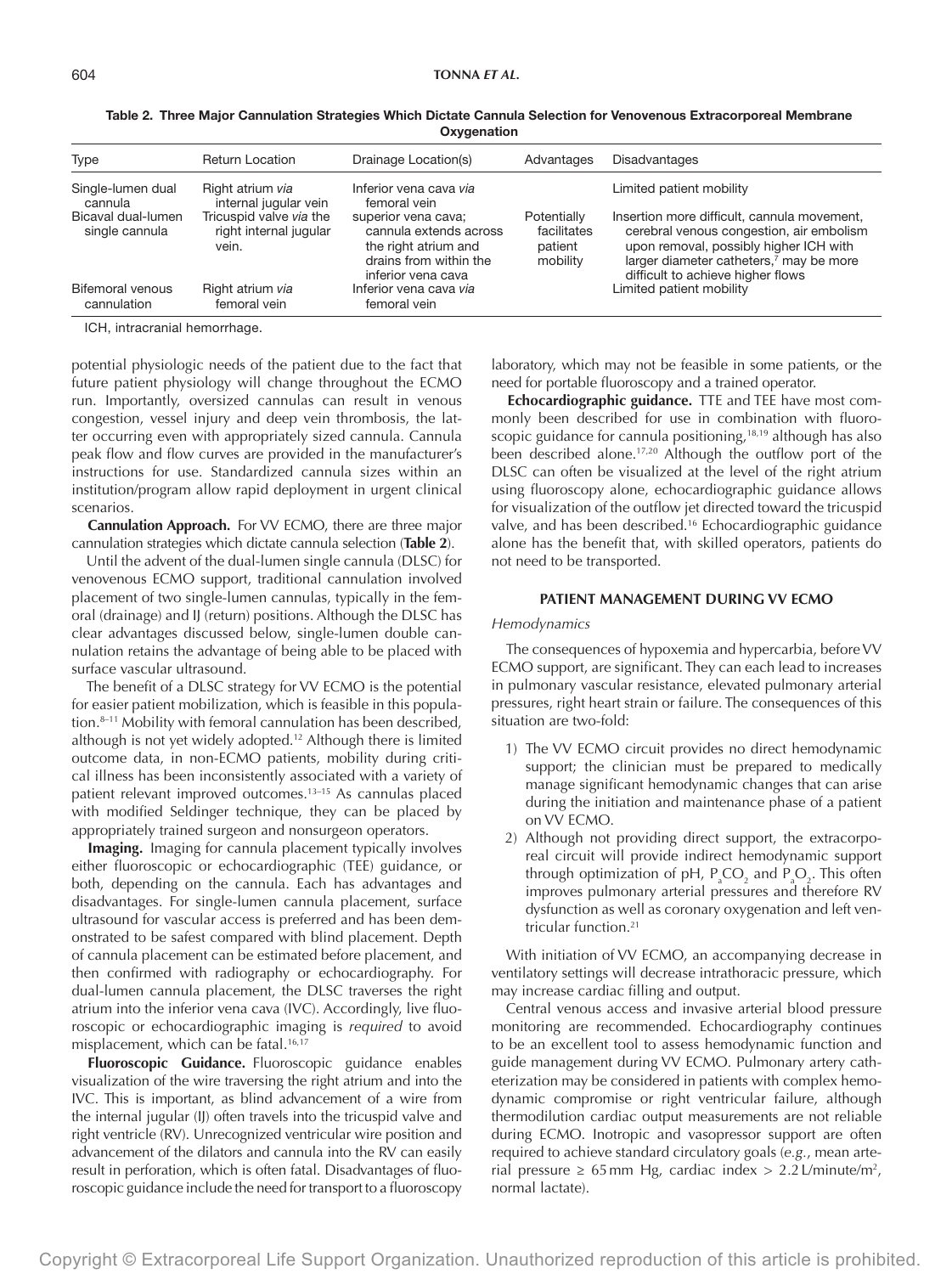| Table 3. Recommended Mechanical Ventilation Settings During Adult VV ECMO |  |  |  |
|---------------------------------------------------------------------------|--|--|--|
|                                                                           |  |  |  |

| Parameter                                           | Acceptable Range              | Recommendation                                           | Comments                                                                                                                                                                                                                           |
|-----------------------------------------------------|-------------------------------|----------------------------------------------------------|------------------------------------------------------------------------------------------------------------------------------------------------------------------------------------------------------------------------------------|
| Inspiratory plateau<br>pressure $(P_{\text{plat}})$ | $\leq 30$ cm H <sub>2</sub> O | $<$ 25cm H <sub>2</sub> O                                | Further reductions in P <sub>plat</sub> below 20 cm H <sub>2</sub> O may be associated with less VILI and improved patient outcomes <sup>24-26</sup>                                                                               |
| <b>PFFP</b>                                         | 10-24 cm H <sub>2</sub> O     | $\geq 10$ cm H <sub>2</sub> O                            | Reductions in $P_{\text{plat}}$ and tidal volume may lead to atelectasis without<br>sufficient PEEP; PEEP can be set according to various evidence-based<br>methods (e.g., ARDSNet PEEP-FO, table or Express trial strategy) while |
| <b>RR</b>                                           | 4-30 breaths/min              | 4-15 breaths/min (set<br>RR) or spontaneous<br>breathing | maintaining the $P_{\text{plat}}$ limit <sup>27</sup><br>CO <sub>2</sub> elimination is being provided primarily by VV ECMO, reducing the need<br>for high minute ventilation (which may be associated with more VILI)             |
| FiO <sub>2</sub>                                    | 30-50%                        | As low as possible to<br>maintain saturations            | Oxygenation is being provided primarily by VV ECMO, reducing the need<br>for high F <sub>i</sub> O <sub>2</sub> from the ventilator unless required to maintain adequate<br>oxygenation                                            |

ARDS, acute respiratory distress syndrome; PEEP, positive end-expiratory pressure; RR, respiratory rate; VILI, ventilator-induced lung injury.

The initiation of VV ECMO can lead to a number of abrupt hemodynamic changes. A gradual increase in ECMO flow during initiation can help reduce the risk of this complication. Hypotension and impaired circuit flow can occur as a result of significant vasoplegia because of a systemic inflammatory response after exposure to the extracorporeal circuit or hypovolemia related to unrecognized hemorrhage caused by complications during cannulation. Decisions regarding volume resuscitation with intravenous crystalloid, colloid, or blood transfusion should be patient-specific.

After stabilization on VV ECMO, vasoactive support can often be titrated down significantly. Hemodynamic goals should be reviewed daily and adjusted if necessary. In general, a fluid restrictive approach to volume resuscitation is promoted after the acute phase of critical illness to avoid excessive capillary leak and improve pulmonary function. A restrictive transfusion practice may also be considered. Some practitioners target a hemoglobin threshold >7g/dl, whereas others recommend hemoglobin of 12g/dl to optimize oxygen delivery.

#### *Ventilator Management*

A key principle of lung protection during VV ECMO is that gas exchange is primarily supported by the extracorporeal circuit, not the native lungs, and thus ventilator settings should be chosen to limit ventilator-induced lung injury. However, the optimal ventilatory strategy in patients with severe ARDS undergoing ECMO is not well defined.<sup>22</sup> Historically, typical ventilator settings during VV ECMO are the pressure controlled ventilation (PCV) mode, with an FiO<sub>2</sub> 0.3, plateau pressure of 20 cm  $H_2O$ , positive end expiratory pressure (PEEP) of 10 cm  $H_2O$ , respiratory rate (RR) of 10 breaths per minute, and an inspiratory to expiratory ratio of 1:1. In the CESAR trial, ventilator settings were gradually reduced to allow so-called lung

rest, using PCV to limit the inspiratory pressure to 20–25cm  $H_2O$ , with a PEEP of 10 cm  $H_2O$ , an RR of 10 breaths/minute, and an FiO<sub>2</sub> 0.3.<sup>2</sup> In the recent and largest ECMO trial to date (EOLIA), settings were similar with plateau pressure of ≤24cm H<sub>2</sub>O, PEEP of ≥10cm H<sub>2</sub>O, RR of 10–30 breaths/minute, and an FiO<sub>2</sub> 0.3–0.5.<sup>1</sup>

Ventilator settings are adjusted as conditions change (decreasing rate as  $CO<sub>2</sub>$  is cleared by the circuit, e.g.), but should not exceed the rest settings you have chosen. At a minimum, rest ventilator settings should target values established in these two trials<sup>1,2</sup> (*i.e.*, plateau pressure  $\leq 25$  cm H<sub>2</sub>O) or inspiratory pressure ≤15 cm, with a PEEP of ≥10 cm  $H_2O^{23}$ Ventilatory settings for patients supported with VV ECMO may fall into the following ranges (**Table 3**). The ventilatory strategy employed in recent clinical trials provides some examples (**Table 4**). Finally, although some experts endorse a higher PEEP strategy (>10 cm  $H_2O$ ) to keep the lung open and prevent atelectasis,<sup>28</sup> some endorse a strategy that includes no external PEEP (*i.e.*, patient extubated).<sup>29-31</sup> Regardless of choice of specific rest settings, during VV ECMO when oxygenation and CO2 goals are not being met, return to our key principle—the management should be *via* adjustments in the ECMO circuit and not by increasing ventilator settings.

Some well-selected patients may tolerate extubation, but others may have profound tachypnea, which itself may be injurious. The balance between injury prevent from reduced ventilator pressures and injury caused from tachypnea in patients with ARDS on ECMO is not known, and the effect of spontaneous breathing on transpulmonary forces during lung injury is an area of ongoing research. Based on published studies to date, ventilator settings that minimize RR and ventilatory pressures are recommended.32–34 In general, any mode (*e.g.*, volume/assistcontrol, pressure/assist-control, airway pressure release ventilation) that can achieve this lung-protective ventilation during

|  | Table 4. Ventilatory Strategies From Recent Clinical Trials for Adult VV ECMO |  |  |  |  |  |  |  |  |  |  |
|--|-------------------------------------------------------------------------------|--|--|--|--|--|--|--|--|--|--|
|--|-------------------------------------------------------------------------------|--|--|--|--|--|--|--|--|--|--|

|                                                                                                   | CESAR <sup>2</sup>                                            | EOLIA <sup>1</sup>                                                                                            |                                                                                    |
|---------------------------------------------------------------------------------------------------|---------------------------------------------------------------|---------------------------------------------------------------------------------------------------------------|------------------------------------------------------------------------------------|
| Ventilatory mode<br>Set parameter<br>$PEEP$ (cm $H2O$ )<br>Respiratory rate (breaths/min)<br>FiO, | <b>PCV</b><br>10 cm H <sub>2</sub> O above PEEP<br>10<br>0.30 | V-AC<br>$V_{\tau}$ for $P_{\text{plat}} \leq 24 \text{ cm H}_{2}O$<br>$\geq 10$<br>$10 - 30$<br>$0.30 - 0.50$ | <b>APRV</b><br>$P_{high} \leq 24$ cm $H_2O$<br>>10<br>Spontaneous<br>$0.30 - 0.50$ |

APRV, airway pressure release ventilation; FiO<sub>2</sub>, fraction of inspired oxygen; PCV, pressure controlled ventilation; PEEP, positive endexpiratory pressure;  $V_{\tau}$ , tidal volume; V-AC, volume-assist control ventilation.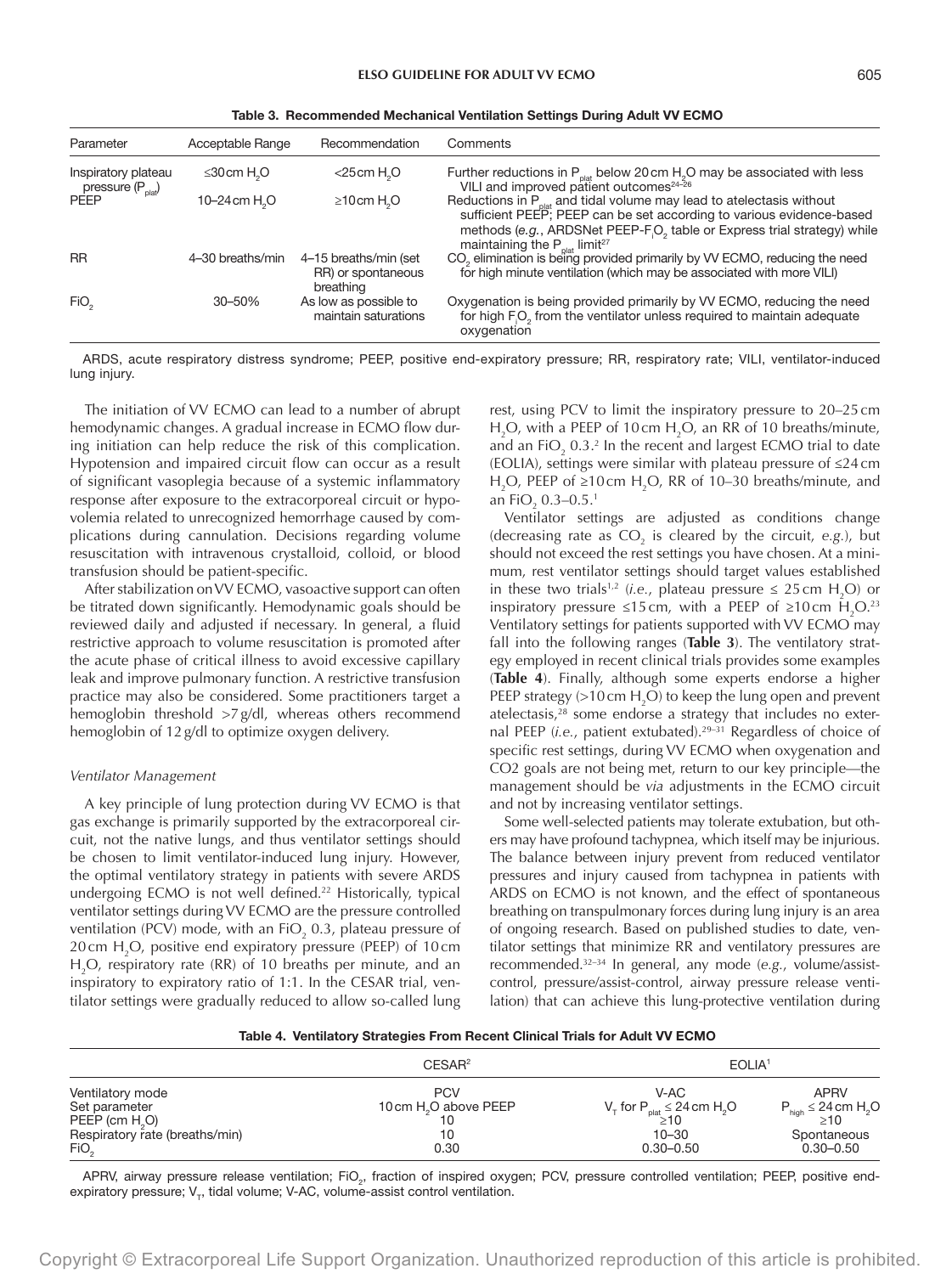VV ECMO would represent a reasonable ventilatory strategy. Chapter 40, "Medical Management of the Adult with respiratory Failure on extracorporeallife support (ECLS)" in the fifth Edition of the *ELSO Red Book*, provides additional detailed discussion of choice of rest ventilator settings, extubation during VV ECMO, as well as the management of ventilatory support during ECMO.

**Initial Fluid Management.** The ability of the ECMO circuit to provide gas exchange is dependent on sufficient blood flow through the oxygenator. Ignoring recirculation for a moment, increasing blood flow during VV ECMO to achieve rated flow of the oxygenator predictably increases systemic oxygen delivery. It follows that the goal of fluid management during ECMO therapy is initially to ensure adequate vascular volume to enable ECMO flow commensurate with desired gas exchange. Practically, this means that many patients need fluid resuscitation after the initiation of VV ECMO.

**Effect of Fluid Administration on Tidal Volumes.** It is important to recognize that this initial need for fluid administration, plus any decreases in mean airway pressure that accompany ventilatory rest settings, may together result in an increase in pulmonary edema. During this resuscitative phase, lung compliance decreases; at stable inspiratory pressures, tidal volumes rapidly and predictably fall. The evidence to date suggests that changes should not be made to increase tidal volume, assuming adequate systemic oxygen delivery.<sup>24,35</sup>

**Chatter and Suck-Down.** Over the course of an ECMO run, the patient's condition and treatment will affect intravascular volume. Additionally, it is important to remember that the IVC will often exhibit rhythmic collapse during respiration, periods of coughing or valsalva. Unless there is venous engorgement such that the cannula does not contact the venous walls, there will be some element of *partial* dynamic cannula occlusion in many patients along the lateral fenestrations of the cannula. Although chattering should be prevented by careful administration of fluid or reduction of flow, if possible, excessive fluid administration must be avoided. Inadequate intravascular volume, or cannula misplacement, can result in suck-down, in which the ECMO flows acutely drop by more than 1–2 LPM from baseline. This can result in flows of <1 LPM at full pump speed and is dangerous, as it can result in hemolysis, and, at worse, cavitation of air within the pump and air embolization. Suck-down should be treated by rapidly decreasing motor speed, adjusting the ventilator as necessary for oxygenation, and then slowly ramping back up while changing patient position to increase venous filling, and by giving fluid as needed.

**Subsequent Fluid Management and Diuresis.** After initiation of ECMO, increases in blood flow and oxygen delivery often lead to improvement in organ function, and in cases of preserved renal function, an autodiuresis. A conservative fluid management strategy has shown benefit in patients with ARDS without ECMO<sup>36</sup>,37; in the absence of other data, we assume the same holds true for critically ill patients managed with ECMO after initial fluid resuscitation. Multiple studies now indicate that a negative fluid balance is associated with improved outcomes (Supplemental Digital Content 1, [http://](http://links.lww.com/ASAIO/A626) [links.lww.com/ASAIO/A626](http://links.lww.com/ASAIO/A626)). Thus, the best available data at this time suggest that after the initial resuscitative phase of VV ECMO, patients should achieve a negative fluid balance whenever hemodynamically possible, until achieving their dry weight.

Procedures on ECMO. Procedures from venipuncture to liver transplantation can be done with success during ECMO. When an operation is necessary, coagulation should be optimized (anticoagulation minimized) as described earlier. Even small operations like chest tube placement are done with an extensive use of electrocautery.

Tracheostomy is often done in ECMO patients, but the technique is different than standard tracheostomy. The trachea is exposed through a small incision, all with extensive electrocautery. The smallest opening in the trachea is made between rings, preferably with a needle, wire, and dilation technique. Do not incise a ring or create a flap. Because the patient is on ECMO support there is no urgency about gaining access or conversion from endotracheal tube to trach tube. The operative site (and trachea) should be bloodless after operation. Subsequent bleeding (common after a few days) should be managed by complete reexploration until bleeding stops.

**Anticoagulation.** Anticoagulation for ECMO is covered in a separate guideline.

**Duration of Support.** The expected duration of VV ECMO support is dependent on multiple factors, but among published studies, most patients are on ECMO for 9–14 days, although some may require 4 weeks or more.

**Futility.** Consideration should be given to discontinue ECMO if there is no reasonable hope for meaningful survival or bridge to organ replacement (*e.g.*, transplant, durable left ventricular assist device, etc.) through shared decision-making with the patient's surrogate/family, in accordance with local laws and practice. The possibility of stopping for futility should be explained to the family before ECMO is begun. The definition of irreversible heart or lung damage depends on the patient, the resources of the institution, and the region/country. In general, it is important to clearly set expectations early on during an ECMO course.

## **WEANING OFF VV ECMO**

Assessing adequate gas exchange reserve before considering weaning from VV ECMO and subsequent steps to prepare for decannulation are discussed in the following. It is important to note that weaning may occur over several hours to days, based on clinical condition of the patient. Arterial blood gases should be obtained throughout the process when significant adjustments are made, as clinically indicated. A detailed discussion of this topic is included in Chapter 42, "Weaning and Decannulation of Adults with Respiratory Failure on ECLS" in the fifth Edition of the *ELSO Red Book*.

#### *Recommendations*

1. Assess readiness to be weaned from VV ECMO. This includes assessing for both ventilatory and oxygenation reserve. **Table 5** lists criteria for intubated and nonintubated patients on VV ECMO who can undergo a weaning trial, including radiographic criteria. To initially assess oxygenation ability, the ECMO flow can be decreased to 1–1.5 LPM to ensure the patient maintains adequate oxygenation. Alternatively, the ECMO flow can be maintained and fraction of delivered  $\mathrm{O}_2^{}$  can be weaned. To assess ventilatory reserve, the patient should tolerate a low sweep gas flow (<2 LPM) with an acceptable  $P_{a}CO_{2}$ and work of breathing/RR. As a last step, patients can be placed on 100% FiO<sub>2</sub> for 15 minutes and check an ABG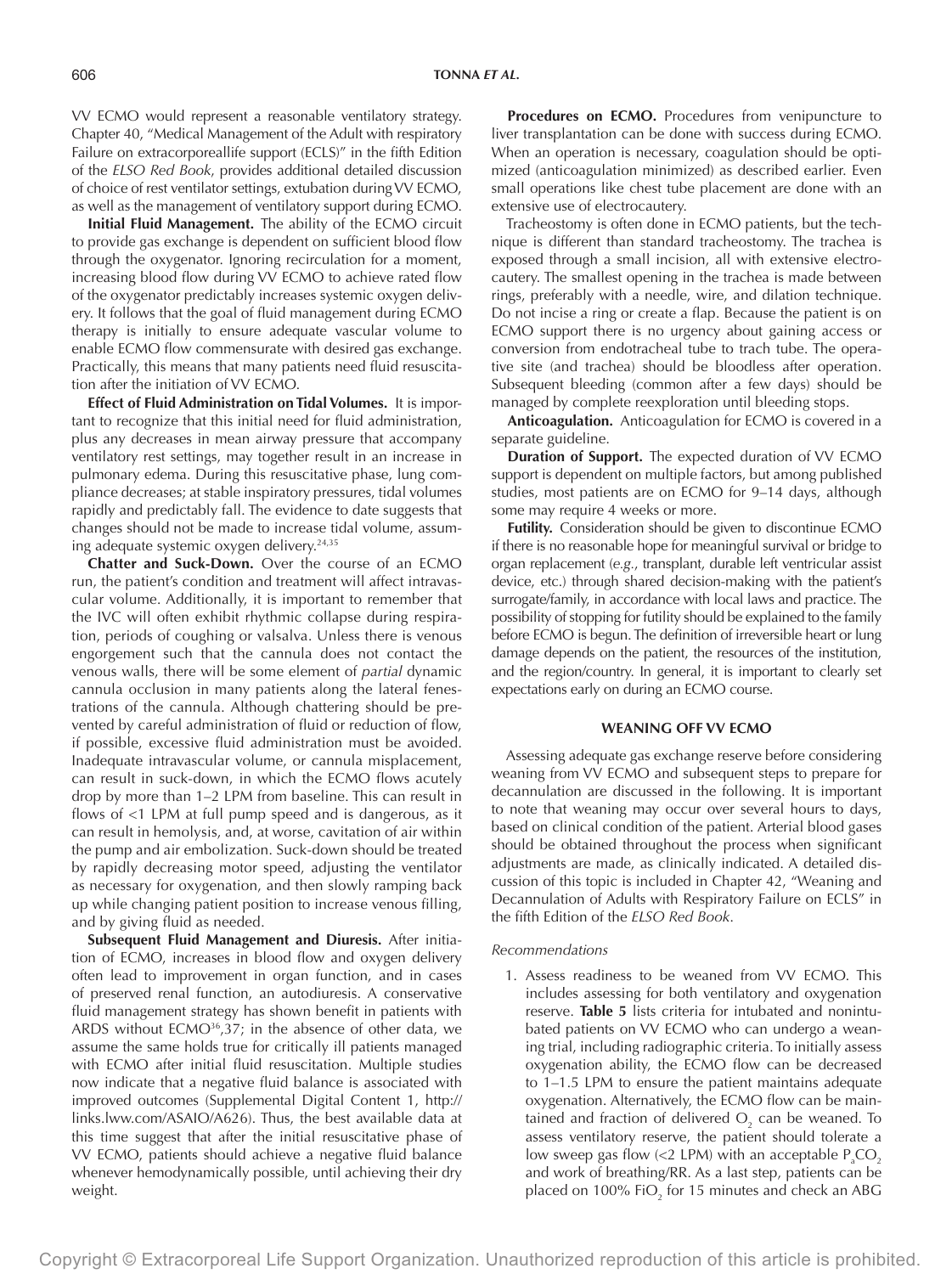|              | <b>Intubated Patients</b>                                                                                                                                                                                                                                 | <b>Nonintubated Patients</b>                                                                                                                                                                                        |
|--------------|-----------------------------------------------------------------------------------------------------------------------------------------------------------------------------------------------------------------------------------------------------------|---------------------------------------------------------------------------------------------------------------------------------------------------------------------------------------------------------------------|
| Oxygenation* | ■ F <sub>i</sub> O <sub>2</sub> consistently $\leq 60\%$<br>PEEP $\leq$ 10 cm H <sub>2</sub> O<br>$P_{\rm s}$ O <sub>2</sub> $\geq$ 70 mm Hg                                                                                                              | $P_{\rm a}O_{\rm b} \ge 70$ mm Hg on no more than a moderate amount of<br>supplemental O <sub>2</sub> (example: $\leq$ 6 LPM NC or facemask, or $\leq$ 40<br>LPM with $F_1O_2 \leq 0.3$ on high-flow nasal cannula) |
| Ventilation  | ■ Tidal volume ≤ 6mL/kg PBW<br>■ Plateau pressure $\leq$ 28 cm H <sub>2</sub> O<br>Respiratory rate $\leq$ 28 bpm<br>ABG demonstrates acceptable pH and $P_{s}CO_{s}$<br>based on the patient's clinical condition without<br>excessive work of breathing | ABG demonstrates acceptable pH based on the patient's<br>clinical condition without excessive work of breathing                                                                                                     |
| Imaging      | Chest radiograph demonstrates improvement in appearance                                                                                                                                                                                                   |                                                                                                                                                                                                                     |

|  |  |  |  | Table 5. Oxygenation, Ventilation, and Radiographic Conditions Sufficient for Initiating a Weaning Trial |  |  |  |
|--|--|--|--|----------------------------------------------------------------------------------------------------------|--|--|--|
|--|--|--|--|----------------------------------------------------------------------------------------------------------|--|--|--|

ABG, arterial blood gas; LPM, liters per minute; PBW, predicted body weight; PEEP, positive end-expiratory pressure.

to assess  $\mathsf{P}_{\mathsf{a}}\mathsf{O}_{\mathsf{2}}$  buffer. Finally, perform ventilator challenge in intubated patients (**Table 6**).

2. **Table 7** lists the steps and criteria for a trial off of VV ECMO. Weaning may occur over several hours to days based on clinical condition of the patient. Ensure oxygenator is cleared of condensation and blood flow is maintained at >1L/minute per cannula to avoid thrombosis.

#### **LIMITATIONS**

Venovenous extracorporeal membrane oxygenation use in adults has rapidly increased worldwide. This document is intended to be a practical, consensus based guide to patient selection, initiation, cannulation, management, and weaning of VV ECMO for adult respiratory failure. This document is not comprehensive and cannot stand alone as a sole management guide for all of adult respiratory ECMO. As examples, additional

guidance for essential topics not covered in this document are provided in **Table 8**. Additionally, these recommendations will be updated as new information becomes available, and the latest version of this document will be available at [https://elso.](https://elso.org/Resources/Guidelines.aspx) [org/Resources/Guidelines.aspx](https://elso.org/Resources/Guidelines.aspx).

## **PRACTICE POINTS TO REMEMBER**

Utilize evidence-based ARDS therapies before ECMO, including low tidal volume ventilation (4–6ml/kg PBW) and, in the absence of contraindications, prone positioning. As recently as 2017, it was demonstrated that only 11% of ECMO patients at the US centers underwent prone positioning at any point during their course.38 Available evidence at this time demonstrates a clear and strong mortality benefit from prone positioning for ARDS; ECMO should *not* be an alternative to proning; proning is a complement that should be performed

Table 6. Weaning Ventilator Challenge in Intubated Patients on VV ECMO

|                           | Volume-Regulated Modes of Ventilation                                                                                                                     | Pressure-Regulated Modes of Ventilation                                                                    |
|---------------------------|-----------------------------------------------------------------------------------------------------------------------------------------------------------|------------------------------------------------------------------------------------------------------------|
| Respiratory<br>Compliance | ■ Liberalize tidal volume by 1 ml/kg increments up to 6 ml/kg<br>■ Plateau pressure at each increment remains $\leq$ 28 cm H <sub>2</sub> O               | ■ Liberalize total pressure to no more than 28 cm $H2O$<br>■ Ensure that tidal volumes increase to 6 ml/kg |
| Clinical<br>Parameters    | ■ Monitor respiratory rate and minute ventilation<br>Avoid excessive work of breathing based on patient's physiologic status and underlying comorbidities |                                                                                                            |

## Table 7. Suggested Approach to Weaning From Venovenous Extracorporeal Membrane Oxygenation *via* Reduction of Gas Flow with Preserved Higher Blood Flows

| Step | Purpose                      | Process                                                                                                                                                                                                                                                                                                                                                                                                                                                                                                                                                                                                                                                                                                          |
|------|------------------------------|------------------------------------------------------------------------------------------------------------------------------------------------------------------------------------------------------------------------------------------------------------------------------------------------------------------------------------------------------------------------------------------------------------------------------------------------------------------------------------------------------------------------------------------------------------------------------------------------------------------------------------------------------------------------------------------------------------------|
|      | Reduce FDO <sub>2</sub>      | ■ Stepwise reduction in FDO, from 1.0 to 0.21 in decrements of approximately 20%.<br>■ Maintain acceptable SpO <sub>2</sub> > 92% or P <sub>3</sub> O <sub>2</sub> of at least $\geq$ 70 mm Hg<br>ABG as clinically indicated                                                                                                                                                                                                                                                                                                                                                                                                                                                                                    |
| 2    | Reduce sweep gas             | Stepwise reduction in sweep gas flow rate by 0.5-1 L/min to goal of 1 L/min<br>■ Check ABG with each decrement in sweep gas flow rate                                                                                                                                                                                                                                                                                                                                                                                                                                                                                                                                                                            |
| 3    | Off-sweep gas<br>challenge   | ■ Maintain acceptable pH based on the patient's clinical condition without excessive work of breathing<br>If patient able to tolerate discontinuation of ECMO, trial off sweep gas for 2-3 hours or longer.<br>$\blacksquare$ Monitor SpO <sub>2</sub><br>■ Check ABG off sweep gas after allotted time                                                                                                                                                                                                                                                                                                                                                                                                          |
| 4    | Prepare for<br>decannulation | Notify surgeon or whomever decannulates.<br>■ Confirm off-sweep gas ABG demonstrates PaO <sub>2</sub> $\geq$ 70 mm Hg and acceptable pH based on the<br>patient's clinical condition without excessive work of breathing<br>■ Nil per os/nothing by mouth status<br>Active blood type (ABO) and antibody screen in the case of significant blood loss<br>■ Prepare to give sedation depending on patients' predecannulation sedation status.<br>Hold heparin for at least 1 hour before decannulation.<br>■ Trendelenburg position if jugular vein cannula<br>• Close cannulation site with a suture, apply slight compression dressing and observe carefully<br>■ Check for deep vein thrombosis after 24 hours |

ABG, arterial blood gas; FDO $_{\textrm{\tiny{2}}}$ , fraction of delivered oxygen.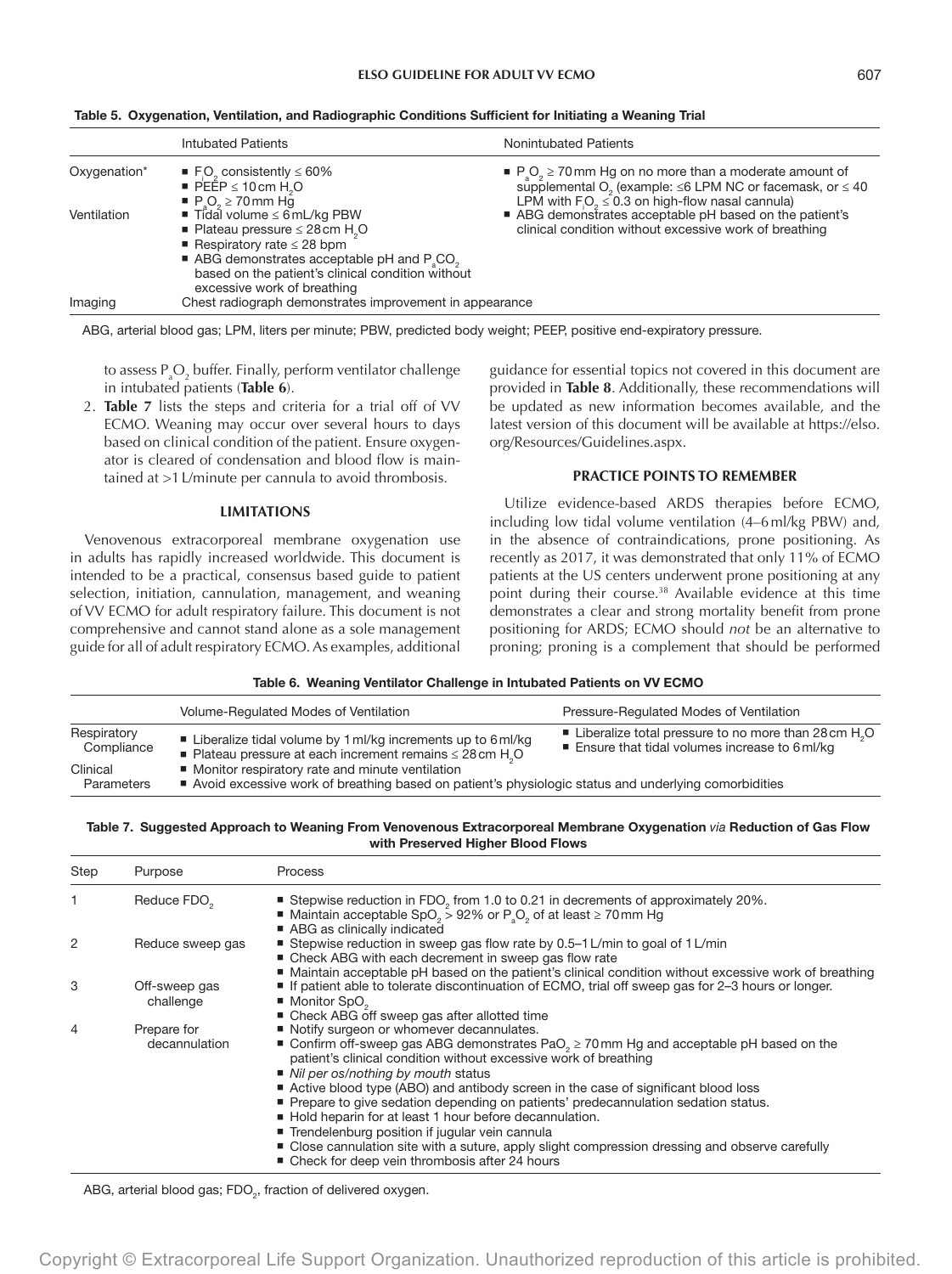|                                                         | Table 8. Additional Guidance for Essential Topics                                                                                                                                                    |                                                                                                     |  |
|---------------------------------------------------------|------------------------------------------------------------------------------------------------------------------------------------------------------------------------------------------------------|-----------------------------------------------------------------------------------------------------|--|
| Topic                                                   | ELSO Guidelines                                                                                                                                                                                      | Fifth Edition Red Book Chapter                                                                      |  |
| Bridge to lung transplantation<br>Anticoagulation       | ELSO Anticoagulation Guideline 2014                                                                                                                                                                  | 7- "Anticoagulation and Disorders of Hemostasis"<br>58 - "ECMO as a Bridge to Lung Transplantation" |  |
| Cannulation Strategies                                  | ELSO Guidelines General v1.4 - Section III,<br>Ultrasound Guidance for VV ECMO                                                                                                                       | 38 - "ECLS Cannulation for Adults with Respiratory Failure"                                         |  |
| Circuit design                                          | ELSO Guidelines General v1.4-Section II,                                                                                                                                                             | 5-"The circuit"                                                                                     |  |
|                                                         | ELSO Guidelines for Adult Respiratory Failure v1.4 - Section II                                                                                                                                      |                                                                                                     |  |
| Complication management                                 |                                                                                                                                                                                                      | Chapters 40, 41, 43                                                                                 |  |
| ECMO team design                                        | ELSO Guidelines for ECMO Centers v1.8,                                                                                                                                                               | 65-"Implementing an ECLS program"                                                                   |  |
|                                                         | ELSO Guidelines for Training and Continuing Education of<br>ECMO Specialists                                                                                                                         |                                                                                                     |  |
| Extubation during ECMO                                  | Endotracheal Extubation in patients with respiratory failure<br>receiving VV ECMO                                                                                                                    | Chapters 40, 41                                                                                     |  |
| Management of fluid balance/renal failure/<br>nutrition | ELSO Guidelines for Adult Respiratory Failure v1.4-Section IV                                                                                                                                        | 40-"Medical Management of the Adult with Respiratory<br>Failure on ECLS"                            |  |
| Procedures during ECMO                                  | ELSO Guidelines for Adult Respiratory Failure v1.4-Section VI                                                                                                                                        | 61-"Procedures during ECLS"                                                                         |  |
| Sedation                                                | ELSO Guidelines for Adult Respiratory Failure v1.4-Section IV                                                                                                                                        | 40-"Medical Management of the Adult with Respiratory<br>Failure on ECLS"                            |  |
| Selective CO <sub>2</sub> removal (ECCO <sub>2</sub> R) | ELSO Guidelines for Adult Respiratory Failure v1.4 – Section VI<br>ELSO Guidelines for Adult Respiratory Failure v1.4 – Section IV<br>ELSO Guidelines for Adult Respiratory Failure v1.4 – Section I | 63-"Extracorporeal Carbon Dioxide Removal"                                                          |  |
| Transfusion management                                  |                                                                                                                                                                                                      | 8-"Transfusion Management during Extracorporeal Support"                                            |  |
| Unusual patient populations (pregnancy,                 |                                                                                                                                                                                                      | Section 7-Extracorporeal Life Support: Special                                                      |  |
| immunosuppressed, etc.                                  |                                                                                                                                                                                                      | Indications-Chapters 53, 54, 56, 58, 60                                                             |  |

# *Plan Ahead for Potential Venovenous Extracorporeal Membrane oxygenation Cases*

Determine who has the skill and experience to cannulate, who the team will be, and what resources are needed, such as echocardiography or fluoroscopy. If patients are to be transferred for VV ECMO, make the referral call early enough to allow for worsening without extremis.

# *Ground Assessments of Adequate Oxygenation on Objective Measures of Tissue Perfusion, Rather Than on Percent Saturations of Arterial Blood*

It is important to pay attention to hemoglobin, systemic vascular resistance, and cardiac output (in short, oxygen delivery). Although it is possible to have inadequate saturations *and* oxygen delivery on VV ECMO, it is critical to not confuse the two as often they are distinct.

# **PITFALLS TO AVOID**

*Overreacting to Low Saturations on Venovenous Extracorporeal Membrane Oxygenation and Increasing the Ventilator Settings to Compensate*

The rationale to initiate VV ECMO includes augmentation of oxygenation and ventilation, but increasingly, also the implementation of ultralow settings and lung rest. Failing to decrease ventilatory settings once on VV ECMO obviates a major potential benefit of VV ECMO.

# *Waiting too Long for Cannulation*

Cannulation for VV ECMO may involve transport to a fluoroscopically enabled area or to a center that can cannulate, or if the patient is already prone, supination of the patient. Any of these movements often result in temporary desaturation as consolidations redistribute and lung recruits. We advocate a combined use of the Murray Score (Lung Injury Score) and the RESP score to guide decisions regarding initiation of VV ECMO, utilizing initiation threshold criteria discussed earlier from the EOLIA trial. If ECMO is to be a consideration, and transfer would be necessary, it should be done early.

# *Initiation of Venoarterial Extracorporeal Membrane Oxygenation When Venovenous Extracorporeal Membrane Oxygenation Will Suffice*

Although it is common to see elevated pulmonary pressures and right ventricular dysfunction in the setting of acute respiratory failure due to hypoxemia and hypercarbia, this is not to be confused with pre-existing heart failure. The former typically improves with oxygenation and ventilation and initiation of VA ECMO for a process that will improve with VV ECMO results in additional unnecessary and significant risk. Some patients with hypoxemia in the setting of sepsis can develop a concomitant severe cardiomyopathy that may benefit from VA ECMO.

ECLS, extracorporeallife support; ELSO, extracorporeal life support organization; VV ECMO, venovenous extracorporeal membrane oxygenation.

ECLS, extracorporeallife support;

ELSO, extracorporeal life support organization; VV ECMO, venovenous extracorporeal membrane oxygenation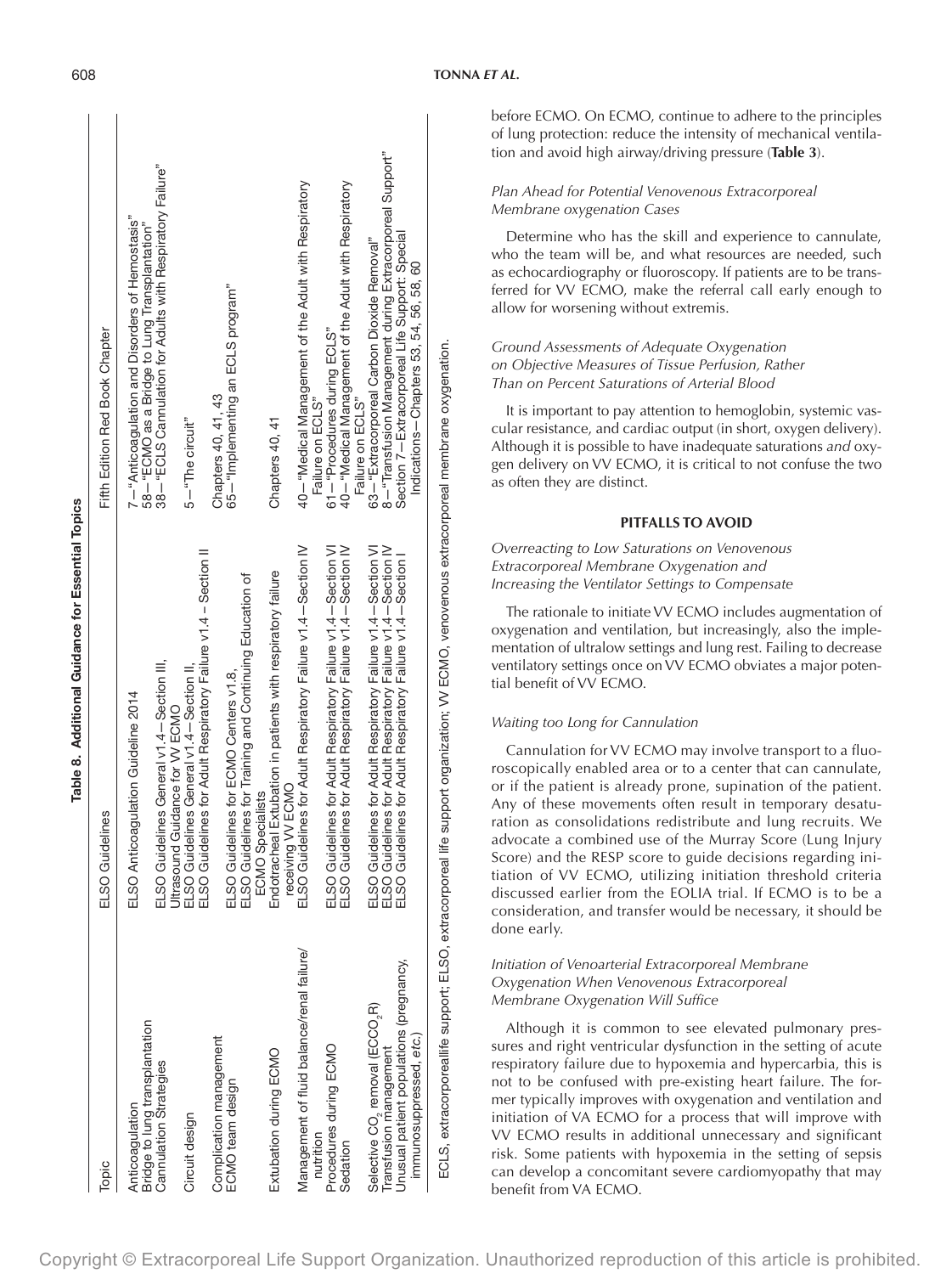# *Conversion of Venovenous Extracorporeal Membrane Oxygenation to Venoarterial Extracorporeal Membrane Oxygenation for Low Saturations*

Extracorporeal membrane oxygenation provides a variable content of oxygen to the blood that is directly related to the hemoglobin  $\times$  blood flow rate. Delivery of that oxygen content to the arterial system achieves little or no increase in systemic oxygen delivery over VV, with an increase in meaningful complications.<sup>39</sup> In the case of severe ARDS treated with VA ECMO, as the heart recovers, patients can have upper body (and cerebral) hypoxemia; this is known as Harlequin or North/South syndrome.

#### **ACKNOWLEDGEMENTS**

We thank Elaine Cooley, MSN RN, Peter Rycus, MPH, and the ELSO Board Members for help in the overall process.

## **REFERENCES**

- 1. Combes A, Hajage D, Capellier G, *et al*: Extracorporeal membrane oxygenation for severe acute respiratory distress syndrome. *N Engl J Med* 378: 1965–1975, 2018.
- 2. Peek GJ, Mugford M, Tiruvoipati R, *et al*; CESAR trial collaboration: Efficacy and economic assessment of conventional ventilatory support versus extracorporeal membrane oxygenation for severe adult respiratory failure (CESAR): A multicentre randomised controlled trial. *Lancet* 374: 1351–1363, 2009.
- 3. Levy B, Taccone FS, Guarracino F: Recent developments in the management of persistent hypoxemia under veno-venous ECMO. *Intensive Care Med* 41: 508–510, 2015.
- 4. Schmidt M, Tachon G, Devilliers C, *et al*: Blood oxygenation and decarboxylation determinants during venovenous ECMO for respiratory failure in adults. *Intensive Care Med* 39: 838–46, 2013.
- 5. Guarracino F, Zangrillo A, Ruggeri L, *et al*: beta-Blockers to optimize peripheral oxygenation during extracorporeal membrane oxygenation: A case series. *J Cardiothorac Vasc Anesth* 26: 58– 63, 2012.
- 6. Extracorporeal Life Support: *The ELSO Red Book*, *5th Edition*. Ann Arbor, MI, Extracorporeal Life Support Organization.
- 7. Mazzeffi M, Kon Z, Menaker J, *et al*: Large dual-lumen extracorporeal membrane oxygenation cannulas are associated with more intracranial hemorrhage. *ASAIO J* 65: 674–677, 2019.
- 8. Camboni D, Philipp A, Lubnow M, *et al*: Extracorporeal membrane oxygenation by single-vessel access in adults: Advantages and limitations. *ASAIO J* 58: 616–621, 2012.
- 9. Abrams D, Javidfar J, Farrand E, *et al*: Early mobilization of patients receiving extracorporeal membrane oxygenation: A retrospective cohort study. *Crit Care* 18: R38, 2014.
- 10. Johnson JK, Lohse B, Bento HA, Noren CS, Marcus RL, Tonna JE: Improving outcomes for critically ill cardiovascular patients through increased physical therapy staffing. *Arch Phys Med Rehabil* 100: 270–277.e1, 2019.
- 11. Ko Y, Cho YH, Park YH, *et al*: Feasibility and safety of early physical therapy and active mobilization for patients on extracorporeal membrane oxygenation. *ASAIO J* 61: 564–568, 2015.
- 12. Pasrija C, Mackowick KM, Raithel M, *et al*: Ambulation with femoral arterial cannulation can be safely performed on venoarterial extracorporeal membrane oxygenation. *Ann Thorac Surg* 107: 1389–1394, 2019.
- 13. Needham DM, Korupolu R, Zanni JM, *et al*: Early physical medicine and rehabilitation for patients with acute respiratory failure: A quality improvement project. *Arch Phys Med Rehabil* 91: 536–542, 2010.
- 14. Schaller SJ, Anstey M, Blobner M, *et al*; International Early SOMSguided Mobilization Research Initiative: Early, goal-directed mobilisation in the surgical intensive care unit: A randomised controlled trial. *Lancet* 388: 1377–1388, 2016.
- 15. Schweickert WD, Pohlman MC, Pohlman AS, *et al*: Early physical and occupational therapy in mechanically ventilated, critically

ill patients: A randomised controlled trial. *Lancet* 373: 1874– 1882, 2009.

- 16. Griffee MJ, Tonna JE, McKellar SH, Zimmerman JM: Echocardiographic guidance and troubleshooting for venovenous extracorporeal membrane oxygenation using the dual-lumen bicaval cannula. *J Cardiothorac Vasc Anesth* 32: 370–378, 2018.
- 17. Griffee MJ, Zimmerman JM, McKellar SH, Tonna JE: Echocardiographyguided dual-lumen venovenous extracorporeal membrane oxygenation cannula placement in the ICU-A retrospective review. *J Cardiothorac Vasc Anesth* 34: 698–705, 2020.
- 18. Burns J, Cooper E, Salt G, *et al*: Retrospective observational review of percutaneous cannulation for extracorporeal membrane oxygenation. *ASAIO J* 62: 325–328, 2016.
- 19. Conrad SA, Grier LR, Scott LK, Green R, Jordan M: Percutaneous cannulation for extracorporeal membrane oxygenation by intensivists: A retrospective single-institution case series. *Crit Care Med* 43: 1010–5, 2015.
- 20. Chimot L, Marqué S, Gros A, *et al*: Avalon© bicaval dual-lumen cannula for venovenous extracorporeal membrane oxygenation: Survey of cannula use in France. *ASAIO J* 59: 157–161, 2013.
- 21. Reis Miranda D, van Thiel R, Brodie D, Bakker J: Right ventricular unloading after initiation of venovenous extracorporeal membrane oxygenation. *Am J Respir Crit Care Med* 191: 346–348, 2015.
- 22. Del Sorbo L, Cypel M, Fan E: Extracorporeal life support for adults with severe acute respiratory failure. *Lancet Respir Med* 2: 154– 164, 2014.
- 23. Acute Respiratory Distress Syndrome N; Brower RG, Matthay MA, Morris A, *et al*: Ventilation with lower tidal volumes as compared with traditional tidal volumes for acute lung injury and the acute respiratory distress syndrome. *N Engl J Med* 342: 1301–1308, 2000.
- 24. Rozencwajg S, Guihot A, Franchineau G, *et al*: Ultra-protective ventilation reduces biotrauma in patients on venovenous extracorporeal membrane oxygenation for severe acute respiratory distress syndrome. *Crit Care Med* 47: 1505–1512, 2019.
- 25. Schmidt M, Pham T, Arcadipane A, *et al*: Mechanical ventilation management during extracorporeal membrane oxygenation for acute respiratory distress syndrome. An international multicenter prospective cohort. *Am J Respir Crit Care Med* 200: 1002–1012, 2019.
- 26. Quintel M, Busana M, Gattinoni L: Breathing and ventilation during extracorporeal membrane oxygenation: How to find the balance between rest and load. *Am J Respir Crit Care Med* 200: 954–956, 2019.
- 27. Dreyfuss D, Soler P, Basset G, Saumon G: High inflation pressure pulmonary edema. Respective effects of high airway pressure, high tidal volume, and positive end-expiratory pressure. *Am Review Respiratory Dis* 137: 1159–1164, 1988.
- 28. Patroniti N, Zangrillo A, Pappalardo F, *et al*: The Italian ECMO network experience during the 2009 influenza A(H1N1) pandemic: Preparation for severe respiratory emergency outbreaks. *Intensive Care Med* 37: 1447–1457, 2011.
- 29. Xia J, Gu S, Li M, *et al*: Spontaneous breathing in patients with severe acute respiratory distress syndrome receiving prolonged extracorporeal membrane oxygenation. *BMC Pulm Med* 19: 237, 2019.
- 30. Abrams D, Garan AR, Brodie D: Awake and fully mobile patients on cardiac extracorporeal life support. *Ann Cardiothorac Surg* 8: 44–53, 2019.
- 31. Ellouze O, Lamirel J, Perrot J, *et al*: Extubation of patients undergoing extracorporeal life support. A retrospective study. *Perfusion* 34: 50–57, 2019.
- 32. Serpa Neto A, Schmidt M, Azevedo LC, *et al*; ReVA Research Network and the PROVE Network Investigators: Associations between ventilator settings during extracorporeal membrane oxygenation for refractory hypoxemia and outcome in patients with acute respiratory distress syndrome: A pooled individual patient data analysis: mechanical ventilation during ECMO. *Intensive Care Med* 42: 1672–1684, 2016.